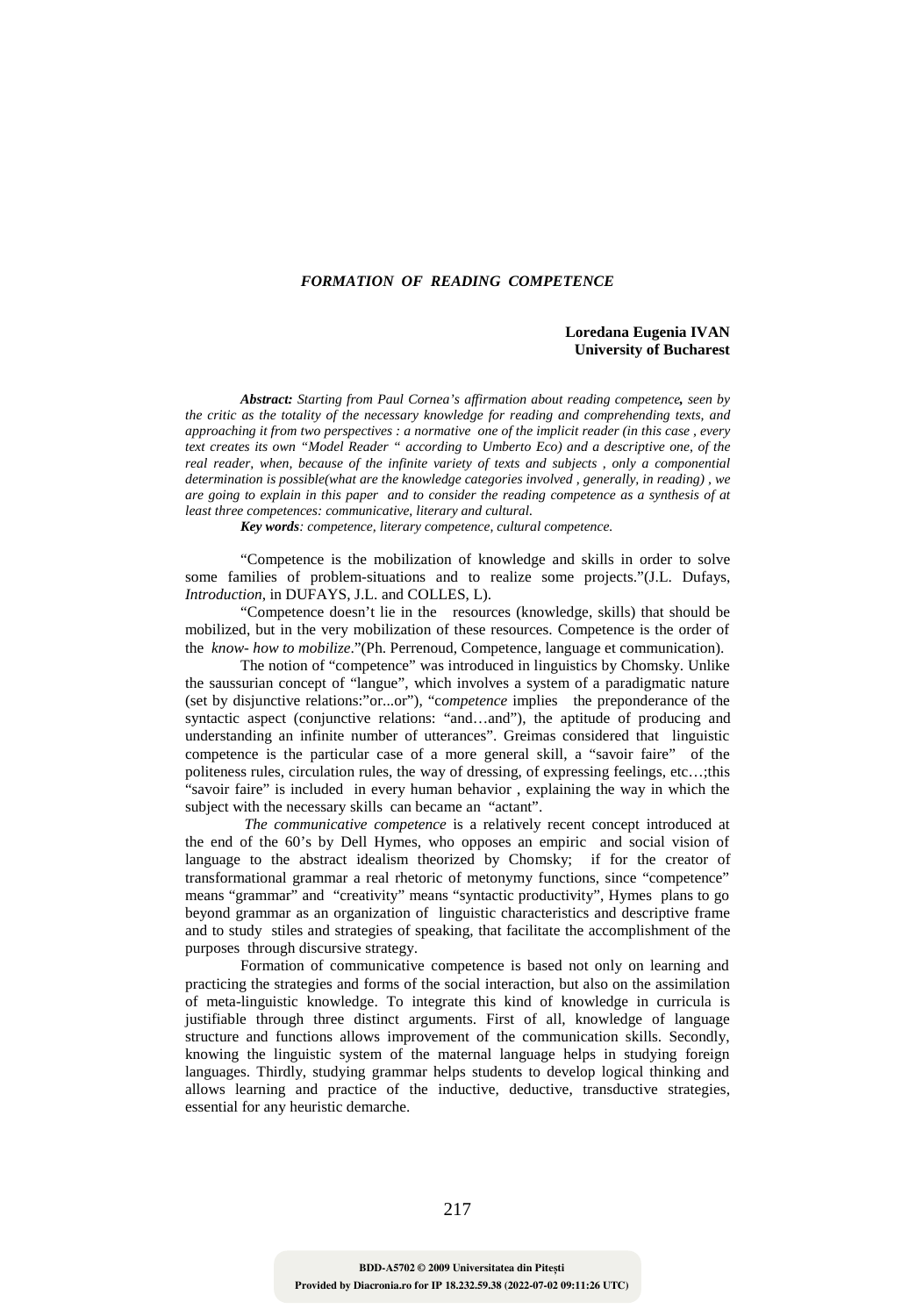Communicative competence shows that current speaking is not deductible from language knowledge; capacity to translate, to choose the (appropriate) style that serves the (suitable) strategy of a (given) situation.

*Literary competence* involves knowledge of code systems and the trans-textual experience. Similar to *communicative competence*, but in a greater measure than this one, due to the specialization of the reference object, *literary competence* is not reduced to "acquisition". Its main characteristic is represented by "creativity" because literary reading is not only about the use (situation adequate) of conventions that form the manner, style, group and author, but also the capacity of inventing complementary meaning, establish relationships and producing inference. "Because every literary work is subscribed to a zone of literary possibility that cannot be exhausted by any conventional system" (Paul Cornea).

To reach *literary competence*, the reader must have:

I. Knowledge and skills

1. Theoretical component (notions of theory and history of literature)

-literary theory knowledge and the ability to use it in a literary analysis;

2. Textual component (text interpretation elements)

-knowledge about the texts and the ability to apply this knowledge in order to analyze and interpret literary works;

3. Contextual component (elements from the history of literature, art and mentality)

-knowledge about the contexts in which literary works are produced and received and the ability to apply this knowledge in order to analyze and interpret literary works;

-knowledge about the essential steps in the evolution of forms and development of Romanian literature, in general;

4. Written component (producing literary texts).

II. Attitudes

-pleasure of reading; cognitive and emotional participation at the experience offered by the literary work;

-appreciation for the esthetic value;

-objective, critic attitude to the ideas transmitted by the literary work;

-respect for the inheritance of national literature.

As a conclusion, knowing the vocabulary and the combination rules, meaning the semantic and grammatical restraints specific to every language, any speaker can have significance in the sequence of grapheme, in writing or he can recover it from the significant networks through reading.

*Cultural competence* is not measurable as a standard dimension, but, eventually and approximately as a list of attributes, and one cannot define it only as "reference screen used by the individual for framing his perceptions" (Moles), but also as the ability to integrate knowledge, to use it in a productive way.

*Cultural competence* includes the summarized corpus of basic knowledge in various domains, the small encyclopedia offered by the elementary compulsory education. This corpus also contains:-a set of common sense realities showing the affirmations known as true in that particular society, which refer to the acceptable way for the "real world", -a treasury of wisdom, made of aphorisms, sayings, etc. that concentrate the multi-secular experience of the community,-the way of understanding and evaluating existence,-a list of venerated personalities and an aggregate of myths and symbols, forming together the consciousness of solidarity and uniqueness of the group.